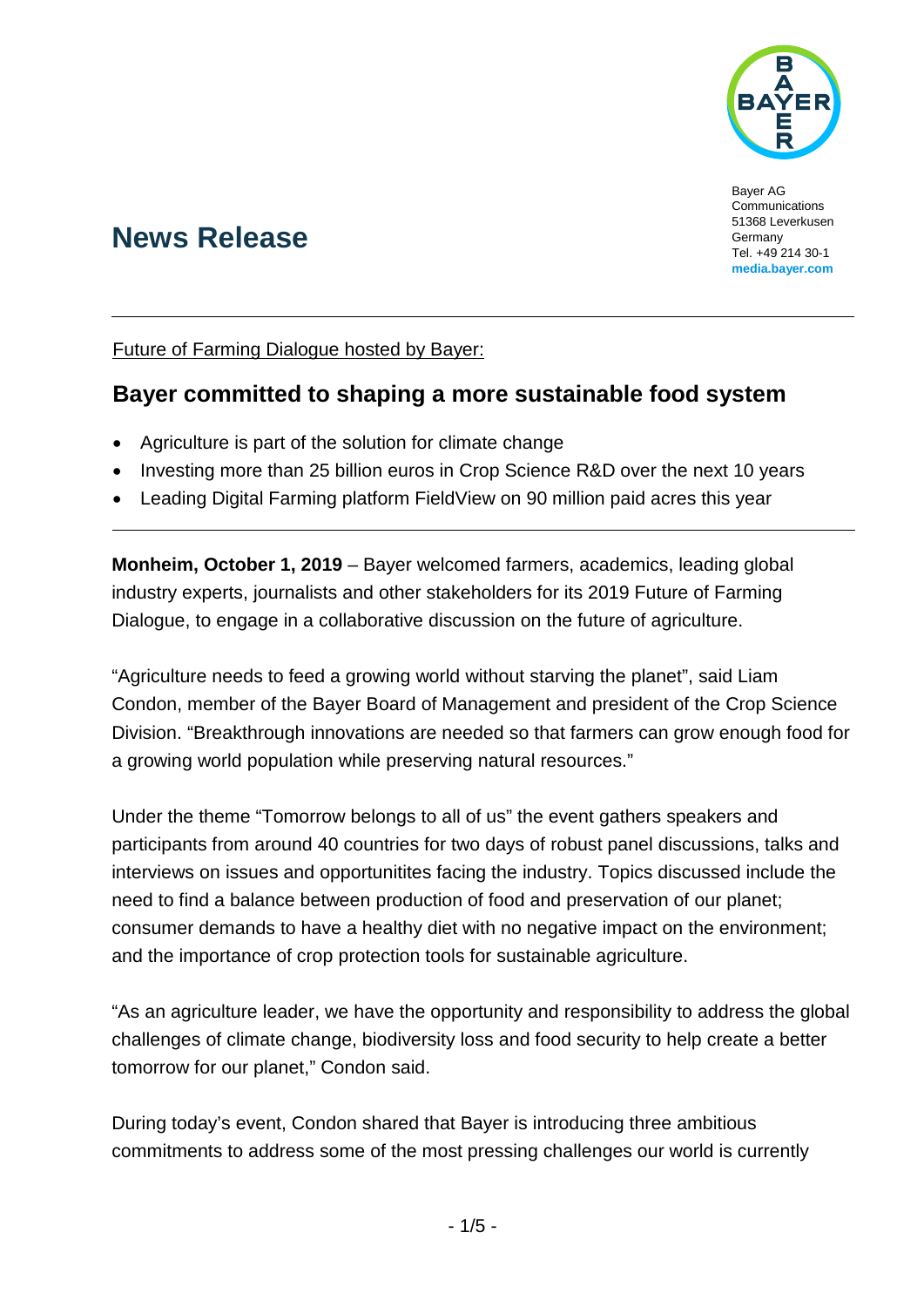facing by 2030:

- 1. [Reduce the environmental impact of crop protection](https://www.media.bayer.com/baynews/baynews.nsf/id/Bayer-raises-the-bar-in-transparency-sustainability-and-engagement?) by 30 percent by developing new technologies that help farmers to scale down crop protection product volumes and enable a more precise application.
- 2. Reduce field greenhouse gases emissions from the most emitting crops systems in the regions Bayer serves by 30 percent.
- 3. Empower 100 million smallholder farmers in developing countries around the world by providing more access to sustainable agricultural solutions.

"By combining agricultural innovation with a business model that has sustainability at its core, we can in line with our purpose contribute to a truly better life", Condon summarized in his keynote presentation, pointing out that investment in tomorrow's breakthroughs will require collaboration and engagement with scientists, innovators, regulators, farmers and consumers to build trust and gain societal acceptance. Condon explained that the longterm success of Crop Science lies not in selling more products, but in providing farmers with personalized solutions, enabling them to achieve better harvests more sustainably using less resources such as water, land, inputs and energy.

#### **Today's progress, tomorrow's possibilities**

Last year Bayer invested 2.3 billion euros in Crop Science R&D on a pro forma basis – more than any other competitor in the industry and this figure is expected to rise to over 25 billion euros accumulated over the next 10 years. Some 7,300 scientists are working in over 35 R&D sites and more than 175 breeding stations to deliver innovation. The division's combined breeding, biotech, crop protection and environmental science pipelines have the potential to deliver up to 30 billion euros in peak sales, with 17 billion euros expected to come from recent and near-term launches alone.

"Many of today's innovations are the result of both continous improvement and disruptive innovation, as we use the power of human ingenuity to drive scientific advances in health and nutrition to improve our world", said Bob Reiter, Head of Research and Development for the Crop Science Division.

Last month, Bayer further demonstrated its research capabilities with the launch of an innovative fungicide, marketed under the iblon™ technology brand. Based on the active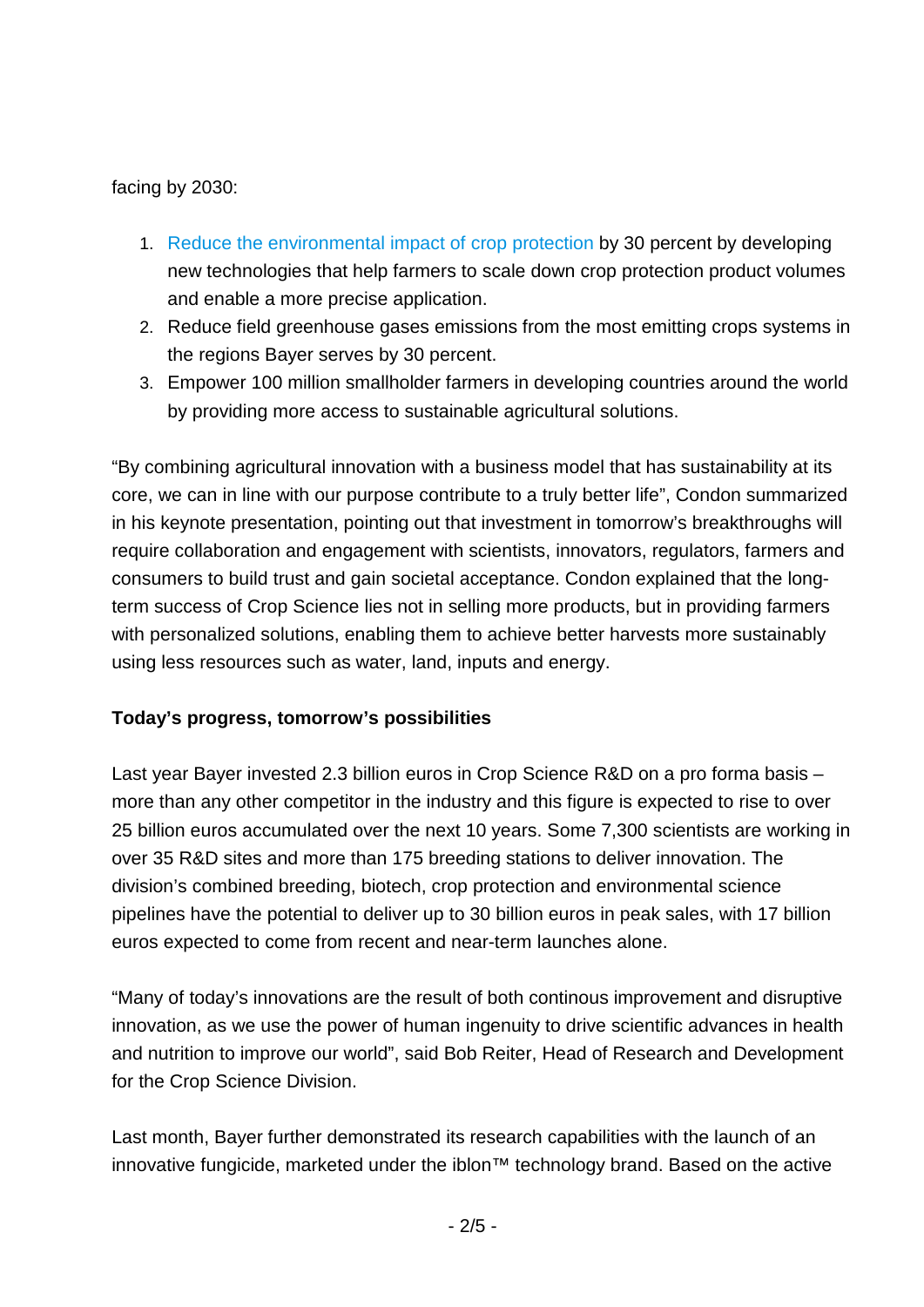ingredient isoflucypram, the new wheat fungicide provides excellent disease control across cereal crops to deliver healthier crops and consistently higher yields compared to currently available market standards.

### **Continued investments in data science and new technologies**

Data science and innovative digital tools also enable Bayer to sustainably improve the efficiency of its business operations while, at the same time, empowering farmers to make better decisions about how to grow crops. Combining Bayer's leading germplasm libraries in corn, soybean, cotton and vegetables, next-generation traits, its strong discovery platform for small molecules and thousands of microbes with the largest seeds performance database, means that Bayer has beyond the current pipeline also the highest innovation potential in agriculture as well.

Last year, Bayer signed more than 60 new collaborations or extensions to existing collaborations. Most recently, the company finalized an agreement with biopharmaceutical research company Arvinas to create a joint venture – newly named Oerth Bio (pronounced "Earth") – and explore how molecular-degrading proteins found in plants and animals can protect crops against threatening pests and diseases. The outcomes of this partnership not only have significant implications for agriculture but could potentially provide significant benefits to human health through Bayer's Pharmaceutical Division. As of today, John Dombrosky is named the chief executive officer of Oerth Bio. He previously served as CEO of the AgTech Accelerator, which sourced, formed, and developed emerging big-vision agtech startups.

"We are very proud of our leading R&D pipeline with 75 projects in seed & traits, crop protection and Digital Ag pipelines", added Reiter. "With hundreds of new hybrids and varieties commercialized annually, we are best-positioned to discover, combine and tailor solutions for growers around the world."

#### **Increasing productivity with digital farming tools**

Today, Bayer provides farmers across millions of acres globally the leading platform in the digital ag space. "Through the combination of Bayer's world-class product and technology portfolio, R&D pipeline, and the integration of robust data insights delivered through our [FieldView™](https://climate.com/) platform, the future of agriculture has never been more exciting", said Sam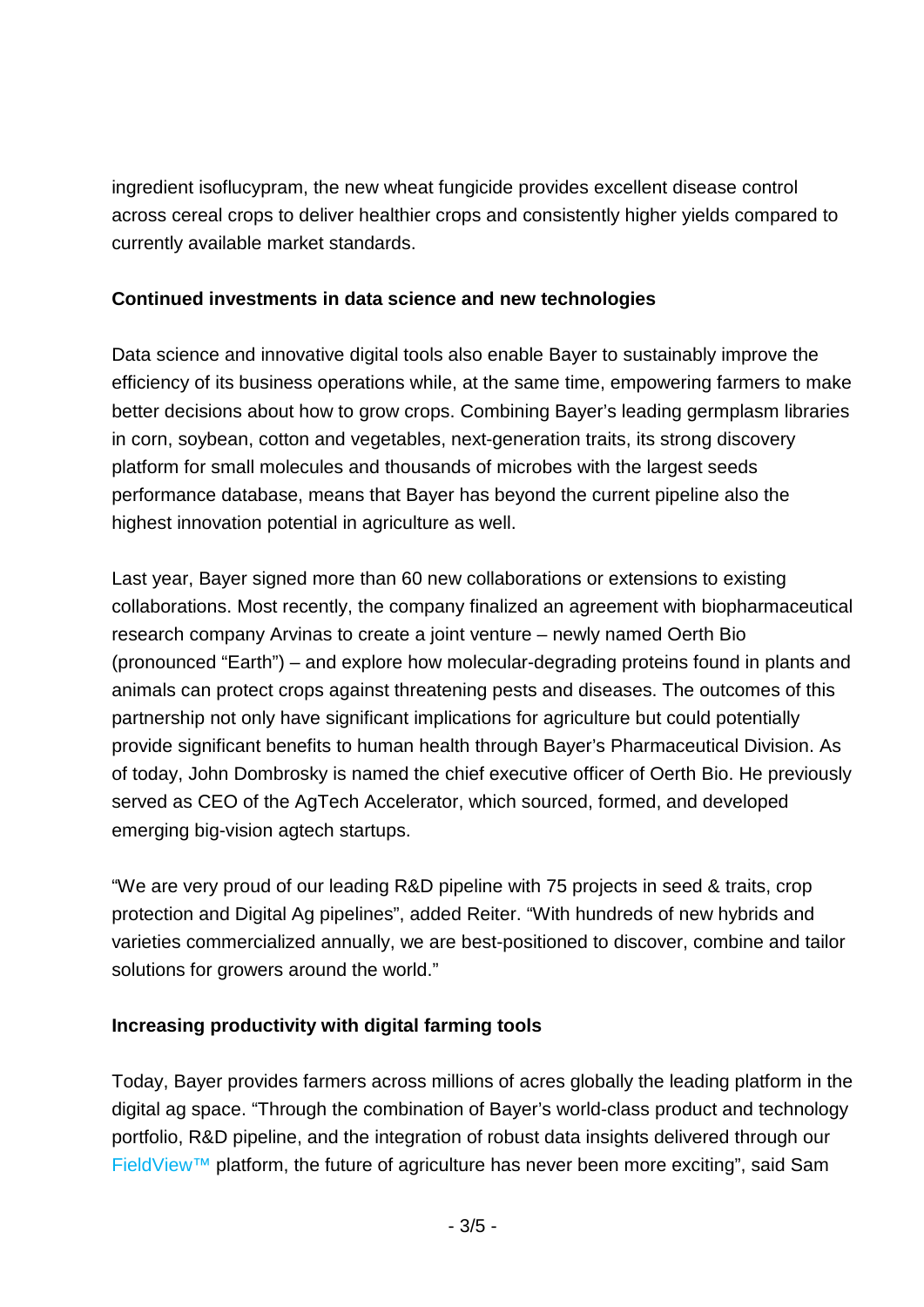Eathington, Chief Science Officer at The Climate Corporation. FieldView is available in the U.S., Canada, Brazil, Argentina and 15 countries in Europe, including key markets such as Germany, France, Spain, Italy and Ukraine. In 2018, Climate also launched a digital solution for smallholder farmers called [FarmRise™,](https://climate.com/climate-farmrise) providing key agronomic information to farmers through their mobile devices to help improve their operations.

"Digital farming is enabling individual, personalized solutions, tailored to each farm's needs: Eathington added. In 2018, FieldView was on more than 60 million paid acres globally. This year, the company is currently on track to achieve its target of 90 million paid acres. The platform enables farmers to easily collect and visualize field data, analyze and evaluate crop performance and manage their field variability through customized fertility and seeding plans, to optimize crop productivity. "We see a one-billion-acre opportunity where our digital technologies can be used to positively and sustainably improve the world's food system", said Eathington. "Our over-arching goal is to lead in innovation and pioneer the digital transformation to help implement new standards of sustainable agriculture."

To learn more about Bayer's vision of modern agriculture visit here: [www.bayer.com/en/advancing-together.aspx](https://www.bayer.com/en/advancing-together.aspx)

More about Bayer's sustainability initiatives online at: [www.bayer.com/commitments.](http://www.bayer.com/commitments)

#### **About Bayer**

Bayer is a global enterprise with core competencies in the life science fields of health care and nutrition. Its products and services are designed to benefit people by supporting efforts to overcome the major challenges presented by a growing and aging global population. At the same time, the Group aims to increase its earning power and create value through innovation and growth. Bayer is committed to the principles of sustainable development, and the Bayer brand stands for trust, reliability and quality throughout the world. In fiscal 2018, the Group employed around 117,000 people and had sales of 39.6 billion euros. Capital expenditures amounted to 2.6 billion euros, R&D expenses to 5.2 billion euros. For more information, go to [www.bayer.com.](http://www.bayer.com/)

Contact:

**Holger Elfes, phone +49 2173 38-3270**

Email: [holger.elfes@bayer.com](mailto:holger.elfes@bayer.com)